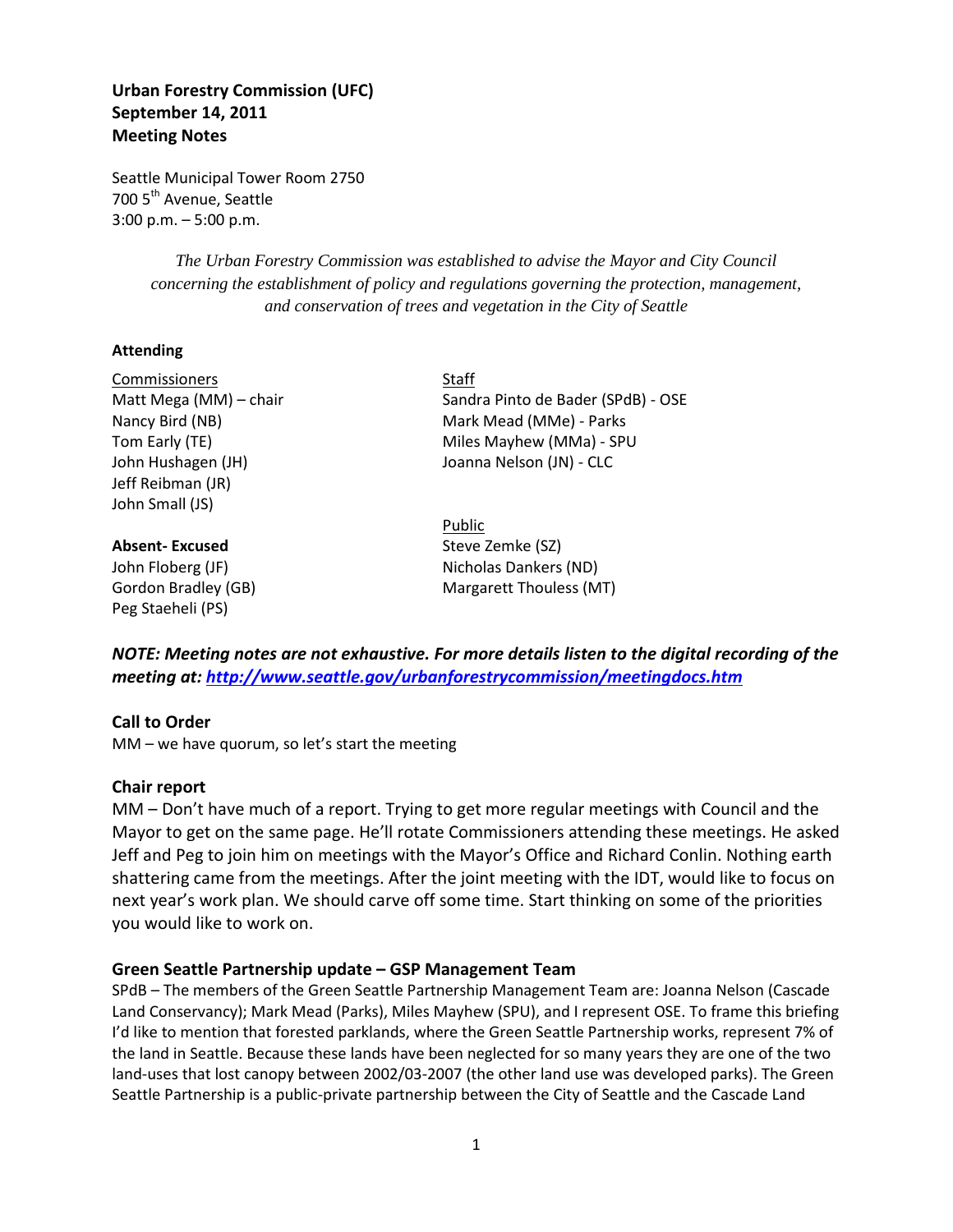Conservancy and it's an example of the sustainability model the Urban Forest Management Plan is based on.

Joanna and Mark presented the briefing document below:



**Urban Forestry Commission briefing September 14, 2011** 

#### Green Seattle Partnership: Building community to restore our forested parklands

### **Seattle's forest is dying**

Without direct intervention, 70% of the forest canopy in our parks could be dead within 20 years. Our big trees are nearing the end of their natural lives, and invasive species like English ivy are smothering healthy, mature trees and choking out the seedlings that should replace them. This loss has significant costs. The forests in our parks provide more than \$10 million of value every year by managing storm water, cleaning our air and water, raising our property values, and sequestering carbon.

#### The Green Seattle Partnership is part of the solution

The Green Seattle Partnership is a unique public-private venture dedicated to promoting a livable city by re-establishing and maintaining healthy urban forests. Formed in 2004 by a Memorandum of Agreement between the City of Seattle and Cascade Land Conservancy (CLC), the Green Seattle Partnership (GSP) is a one-time, 20-year investment in the restoration of our forested parklands. The GSP's goal is to restore 2,500 acres by 2025.

We celebrate GSP's accomplishments to date:

- Over 415,000 volunteer hours (representing more than 250 full time employees)
- . Over 100 people directly adopted 70 parks
- . The Department of Parks and Recreation (Parks) has invested over \$6.8 million
- CLC has raised over \$2.75 million
- SPU has invested approximately \$650k
- OSE continues to actively participate in the Partnership
- . We have proven this stewardship model works: 600 acres are in restoration

Almost every day of the year, neighborhood, business, nonprofit, school, and religious groups turn out to take ownership for the restoration of our forested green spaces. While volunteers are planting native trees, there is something else growing too: pride of place. The Green Seattle Partnership strengthens our communities and improves our quality of life by connecting people to nearby nature and their neighbors.

#### We are at a critical juncture

After six successful years, the Partnership is at a critical juncture. The GSP has become one of the largest efforts of its kind in the state, if not the country, primarily because of the tireless investment of citizens, community leaders, agencies, non-profits, companies, and the City. With all its accomplishments, this community investment will be lost in two to five years if the City cannot find sustainable funding.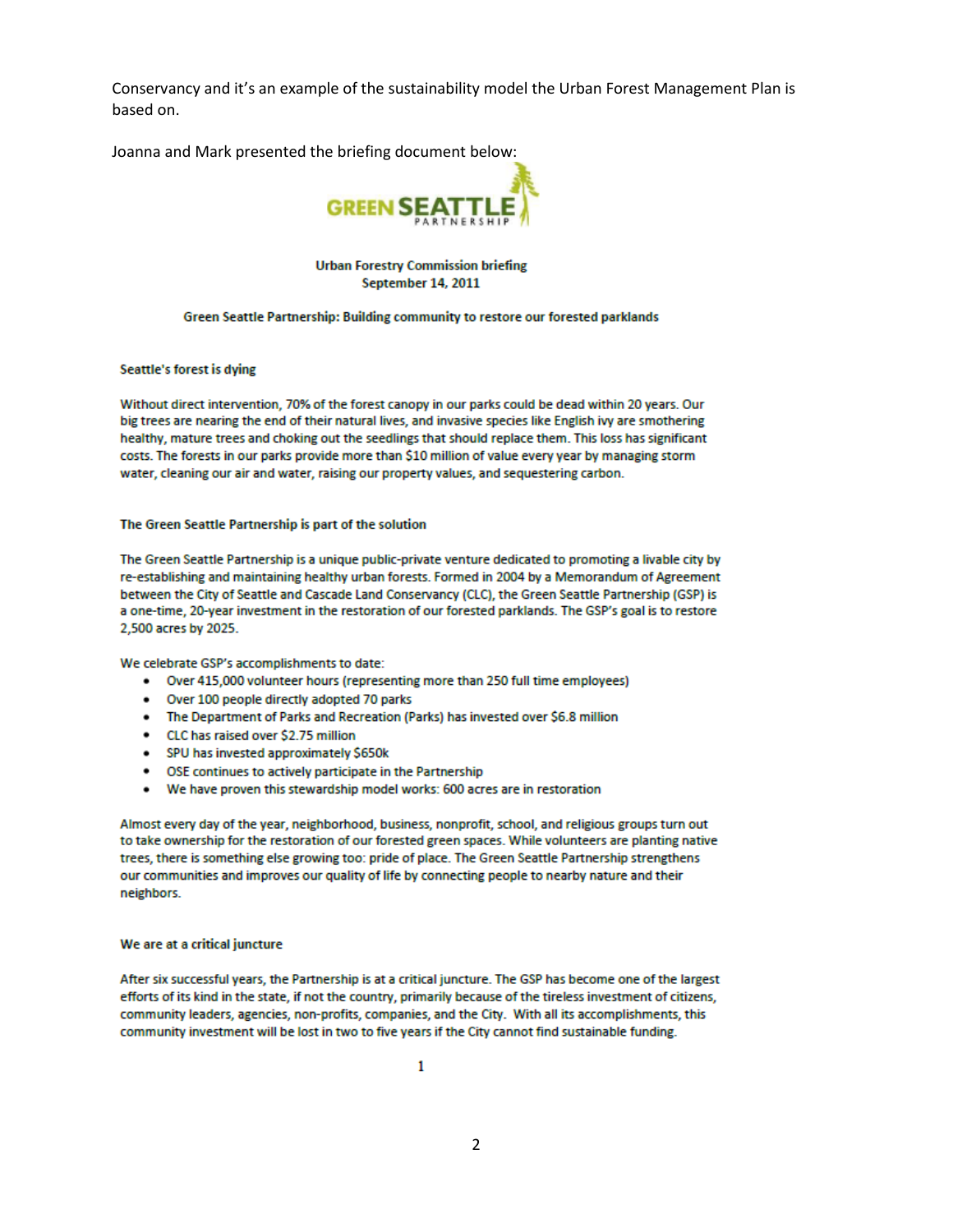Funding at the scale necessary (\$4 million per year) will require direct political support from both the community and the City of Seattle.

Some of the main issues GSP is facing are:

- . Cumulative Reserve Fund and Parks Levy Funding beyond 2012 is in doubt
- CLC budget for GSP is decreasing. CLC fulfilled their original private fundraising commitment and will no longer be raising funds for GSP at the same level
- Forests represent 50% of Parks land and receive less than 2% of the annual Parks budget
- . Volunteers require one paid staff support hour for each four hours of volunteerism
- . Parks trees are 20% of the city's overall canopy and their canopy cover declined 2.5% between 2003 and 2007, while the city as a whole remained constant
- . If the forest is not restored our creeks and larger water ways will be degraded by increased uncontrolled stormwater.

Seattle's forested parklands are at risk of losing all that has been gained by the GSP if a dedicated funding source is not secured in the next two years. Without a funding commitment from the City for the GSP, we risk losing the confidence and energy of hundreds of dedicated community members that have volunteered their time to help restore our forests. The GSP relies on a network of resources and commitment from all partners to survive. The GSP is not an "outside" entity; the City has played a critical role in the Partnership's success to date, and it is important that City support and participation continues.

### Our public commitment needs to grow

After thousands of events and six very successful years, it is clear the limiting resource is not volunteer commitment, or even private philanthropy; it's sustainable public funding. The volunteer and community contributions have been leveraged by more than \$8 million spent by the City of Seattle. The Green Seattle Partnership currently stands as the most visible and successful model of public-private partnership in the region. However, its future is uncertain without dedicated funding.

JH - Read in the Seattle Times that large, green things are not cost effective. Are we doing this because it makes us feel good or is there an aspect of it that's cost effective?

MMe – These forested parklands bring a value of approximately \$12 million per year to the city. There are benefits to air quality improvement, stormwater retention, home values, and aesthetic benefit. There is also risk associated with unhealthy forests that Parks has to manage with hazard trees falling on private property. When we planned the program in 2005 nobody was doing this in the country. We got 92-93% of the funding we were looking for and accomplished 94% of the goals. You don't see that usually. It's a very successful program built on a very strong model that works.

We need to have the conversation on how much does it cost to do the work. We continue to receive pressure to bring more volunteers. Volunteers cost money, they need support and the GSP is providing contractors, staff time, plants and materials, watering, etc. Volunteer hours are valued at \$20/hour and we are receiving approximately 100,000 volunteer hours each year. That represents \$2 million which matches the money brought to the project by the City. A 1:1 leverage for City funds.

Major funding for this is capital and it comes through some bonds or through a levy. The capital funding next year will come from REET coming from the sales of homes. We are down about 80% of capital revenue for the entire City. The \$1.5M annual funding dedicated to this program used to represent 5- 10% of the Cumulative Reserve Fund, now, with the CRF down next year, the money we need for the program represents 20% of the total and that's hard for people to take when we have community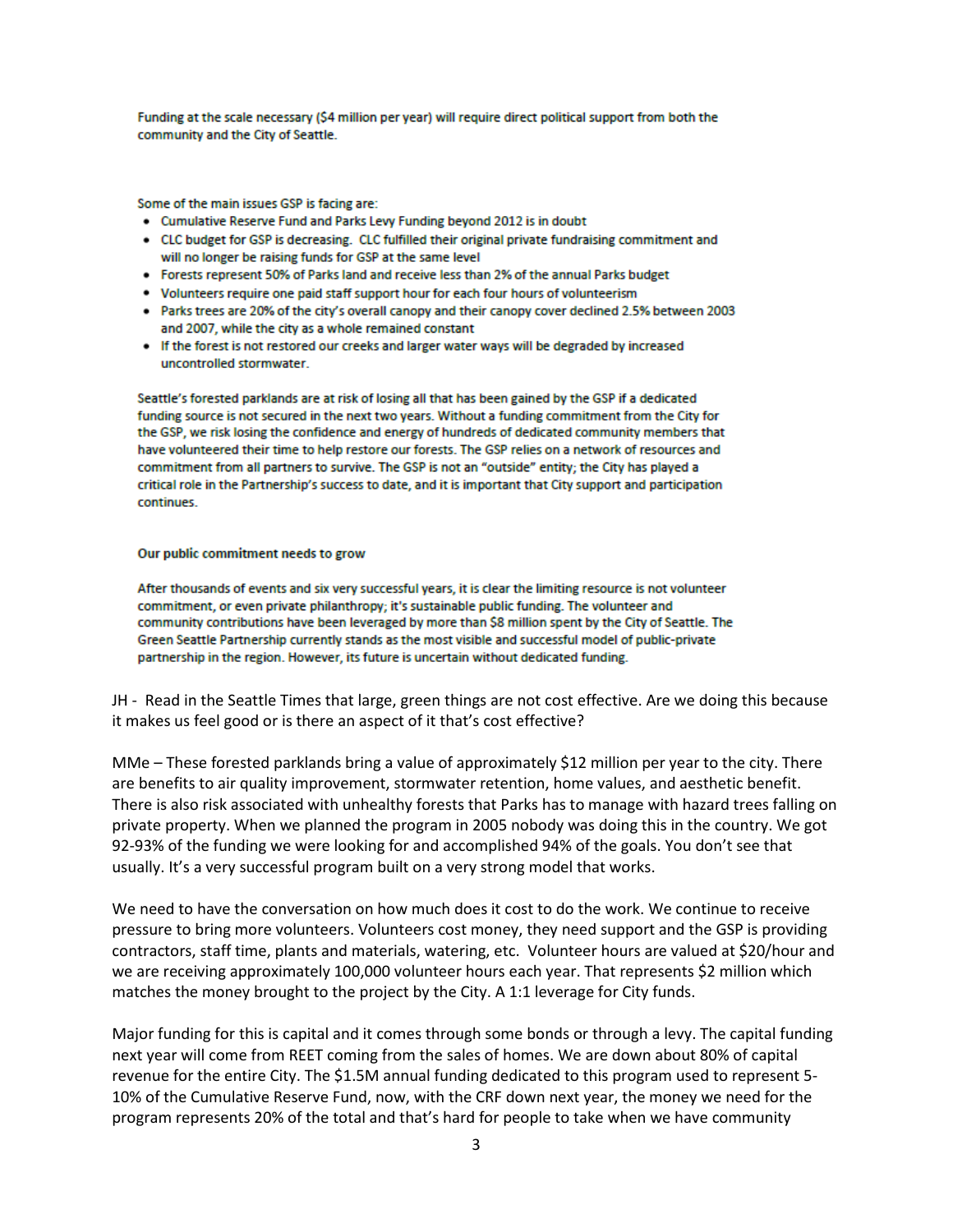centers that need to be re-built, etc. Our levy funding is ending next year. CLC met their goal of raising \$3M in a capital campaign and they are now trying to figure out how to pay for their efforts.

We have 700 acres (out of 2,500) currently in the restoration process. We'll need about \$1,000-\$1,200 per acre on maintenance costs. We need to build out the O&M. When we ask for the money they say that it's a lot of money but we never had the dedicated funding. We are building a program from nothing. We are looking for dedicated funding. In 5-10 years we'll lose 5% of our forest. In 10 more years we'll lose 20% more. The forest is rapidly declining.

JH – What species are we talking about? We have logged overland. It grew back big leaf maple

MMe – since 1910 we have managed these forests by coppicing (to cut trees down to ground level periodically to encourage growth). When a tree grows from a decaying stump it carries the decay. We have trees whose bottom is decaying and their tops have been topped. 60% of our forest is big leaf maple and it's in decay.

NB – when you have ivy and invasive species are there tree species that will come up through it?

JN – No. natural areas will decline to ivy deserts infested with rats and low quality of life landscape that attracts negative activity.

MMe – there was a study on re-generation. Only invasives, holly, laurel, hawthorn are regenerating . We would end up with a forest like those of SE Asia. This is a long-term problem that needs a long-term solution.

JH – going back to restoration, what trees is GSP successfully planting?

JN – conifers, western red cedar, Douglas fir, grand fir, hemlock, spruce, also planting some deciduous trees such as Alders as successional crop to create shade and then plant conifers. Highest value trees are conifers, madrones, oaks.

JH – What about views. With the new forest composition

MM – We need to educate people that a view with a tree on a side is great and that it's safer to have healthy trees on slopes.

MMe – We are also considering climate change and adaptability for 50-100 years with most species being within the range

NB – Portland's new initiative is great. Take a look at their campaign to advance funding and organizational issues to better manage the urban forest.

JR – CLC is involved with other programs such as tree mapping by citizens and online restoration efforts.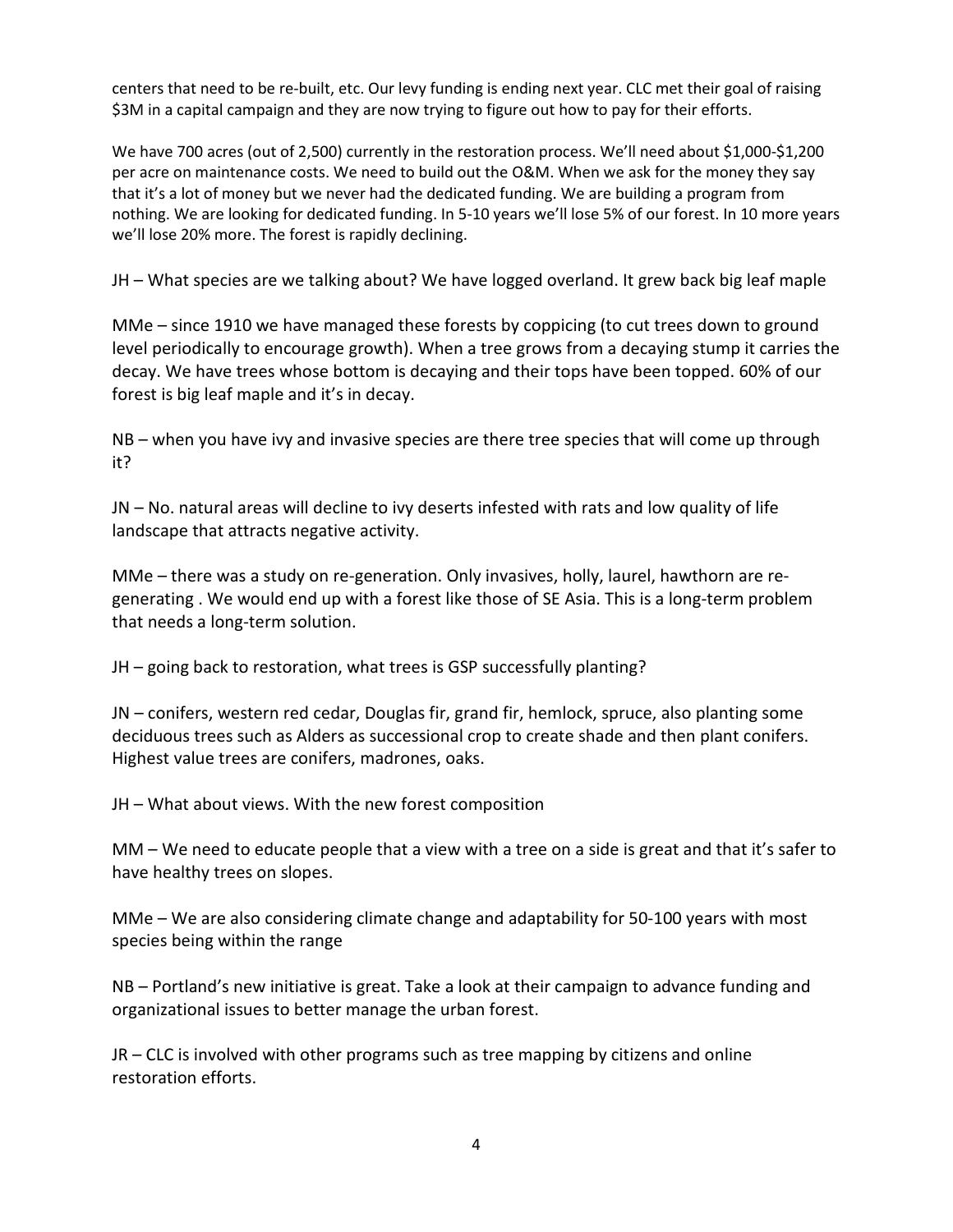Mme - GIS capabilities are different. There is a difference between an inventory and a management system (work management system). A forested area shows up as an area and a tree shows up as a point.

SPdB – SDOT is almost ready to release their online inventory and are also working with the Department of Information Technology on a wiki map similar to San Francisco and Philadelphia.

MMe – we looked at the "no ivy league" from Portland. It provided the conceptual framework for the GSP.

JS – where are funding decisions being made?

MMe – Mayor and City Council. The program was calculated to require \$50M over 20 years. That is not a big investment for such a large resource being affected. We actively engage 15-20 thousand people in this effort every year. The youth program is starting a 9-month work program in conjunction with Goodwill to bring kids and introduce them to the forest. The program is working. Nature Consortium, Earth Corps, WA Conservation Corps, Audubon, they all leverage City resources with a minimum of 1:1 match. When we acquired these lands there was never the intention of putting maintenance dollars to service it. It was considered a natural area that didn't need management.

SPdB – we have been having conversations with other organizations such as the Seattle Parks Foundation and they are looking into options. Forested parklands are in trouble, the GSP has been doing a great job but we are at a juncture where sustainable funding needs to be found. As we move forward and identify potential funding sources we will come back and brief the Commission on the specifics.

JH – why not use the university model of someone funding a position to do the work

MMe – have not looked at that model. Sponsorships and partnering program. Parks to remain sign free is a City policy, there is an ethic about that.

# **Ecosystems metrics position paper - introduction**

JS – this will be a brainstorming session on the elements of an ecosystems metrics position paper. Would like to use i-Tree data. He would like to use the following metrics;

- 1. Water quantity
- 2. Water quality
- 3. Air quality
- 4. Micro climate
- 5. Habitat
- 6. CO2
- 7. Contingency

JS – would like to use i-tree to justify the benefits of the urban forest. What's to cost of doing nothing. What's the value to the City of growing tree canopy from 23% to 30%.